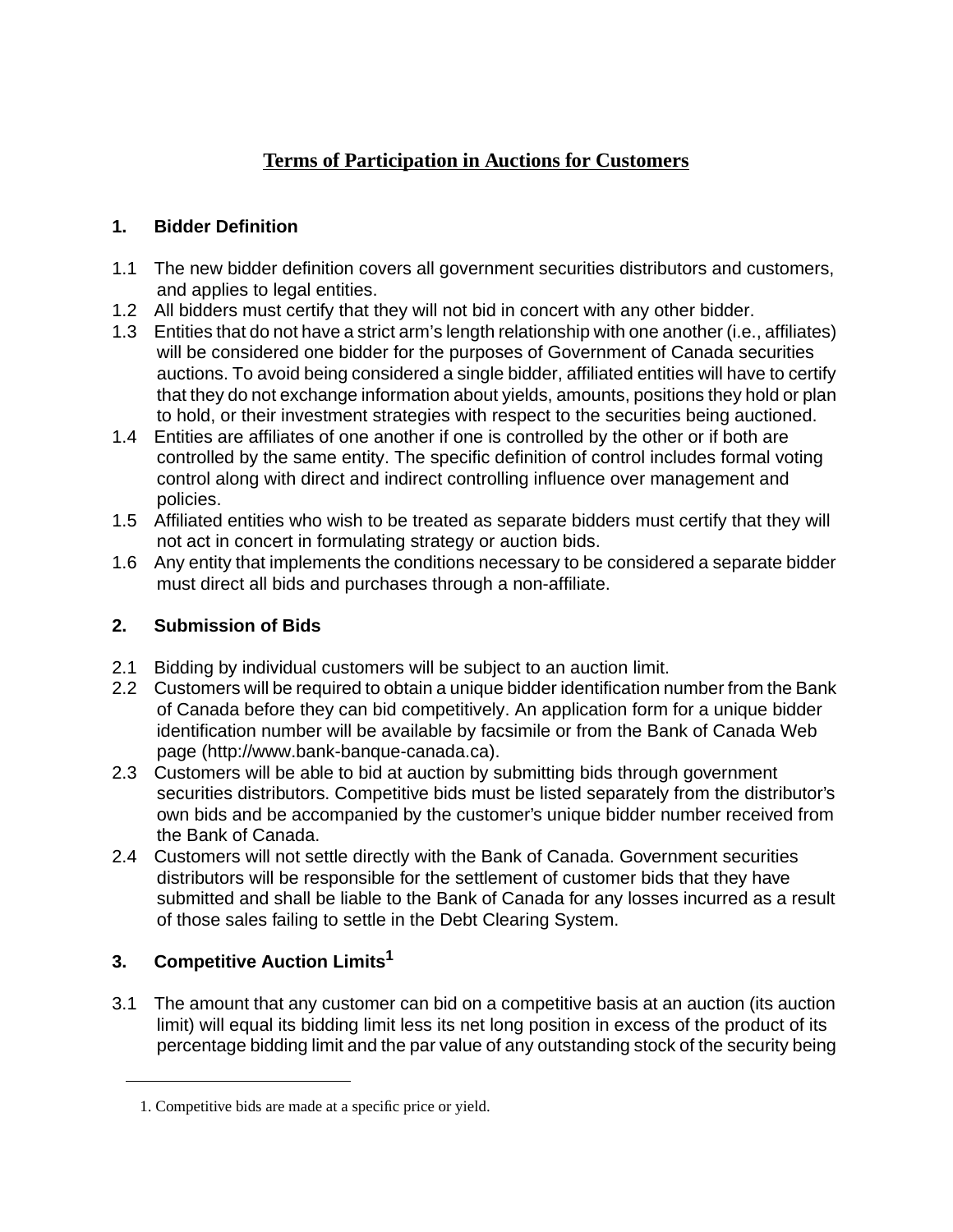auctioned.

- 3.2 To permit computation of the auction limit, customers must report their net positions prior to auction. For the purposes of the computation of the auction limit, the bidder's net position will include the par amount of (i) cash holdings of a security with the same International Securities Identification Number (ISIN), (ii) when-issued positions, (iii) futures contracts that require delivery of the specific security being auctioned but not futures contracts for which the security being auctioned is one of several securities that may be delivered, and not futures contracts that are cash-settled, (iv) forward contracts, (v) holdings of the residual component of a stripped bond of the security being auctioned, and (vi) any position in the security not covered by the above types of contracts, including "guaranteed" trades. For repurchase agreements or securities lending, the entity that owns the security, not the one that has borrowed it, must report the repoed or lent security as part of its position. All positions are based on trade date rather than delivery date.
- 3.3 Customer bids will not be netted against the limits of government securities distributors.

# **4. Non-competitive Bidding1**

- 4.1 Each customer will be able to submit non-competitive bids for its own account, in addition to any competitive bids, in auctions of Government of Canada bonds and each tranche of treasury bills.
- 4.2 The maximum amount of non-competitive bids for each participant will be \$3 million for Government of Canada bonds and for each tranche of treasury bills.
- 4.3 Customers must submit their non-competitive bids through government securities distributors. The total amount of customer non-competitive bids that each government securities distributor can submit will be limited to \$3 million.
- 4.4 A customer identification number is not required for the submission of non-competitive bids, but distributors will be required to provide the Bank of Canada with information on customer non-competitive bids upon request.

## **5. Reporting Requirements**

#### Reporting of Net Positions

- 5.1 Customers bidding competitively at auction must report their net position in the auctioned security. If no net position is reported, the bid will be rejected automatically.
- 5.2 Customers can submit that report either directly to the Bank of Canada or through a government securities distributor that is submitting a bid on their behalf. A customer reporting its net position directly to the Bank of Canada may do so up to 30 minutes before the bidding deadline on the day of the auction.
- 5.3 All bidders are required to re-submit their position directly to the Bank of Canada if it changes by more than \$25 million before the auction bidding deadline.
- 5.4 Customers may make non-competitive bids without submitting a net position report.

<sup>1.</sup> Non-competitive bids are made without specifying a price or yield. Non-competitive allocations are made at the average price or yield of the accepted bids at an auction (in the case of RRB auctions, non-competitive allocations are made at the allotment price).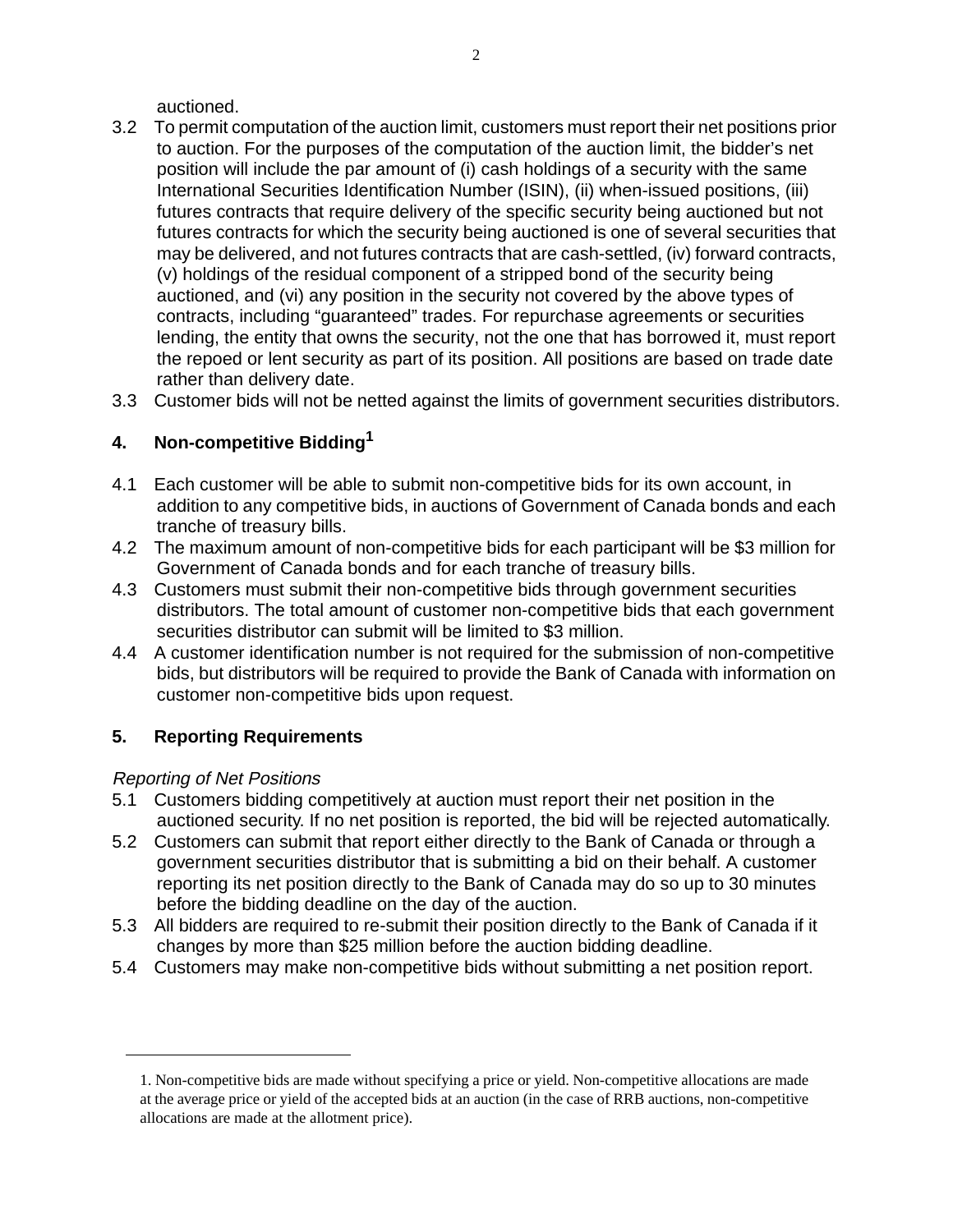#### Bid Certification and Verification

- 5.5 All bidders are required to certify that the information they provide to the Bank of Canada is correct. These certificates are to be forwarded to the Bank of Canada on an annual basis by customers.
- 5.6 The Bank of Canada, at its discretion, will spot check customer bids submitted by distributors.

#### Market Information - Customers should be aware that:

- 5.7 The Bank of Canada requires regular reporting of distributor activities related to Government of Canada debt, including firm-wide positions. In order to help ensure market integrity, the Bank of Canada may require that government securities distributors provide general information concerning their customers' activities relating to Government of Canada securities. In the event that the Bank of Canada is of the view that there is or has been trading in Government of Canada securities in an unusual manner for a persistent period of time, it may require distributors to disclose the names and activities of customers involved in such trading.
- 5.8 The Bank of Canada maintains the discretion to (i) investigate whether activity outside the auction rules has occurred, (ii) notify the appropriate regulatory authorities if other questionable activities are found, (iii) refer incidents of questionable secondary market activity to the Investment Dealers Association of Canada for investigation of possible violations of its Code of Conduct, and (iv) sell securities from its own portfolio. The Department of Finance maintains the discretion to re-open an issue outside the timetable provided by the Quarterly Bond Schedule and the usual treasury bill issuance cycle.

#### **6. Bidding Limits for Auctions of Canada Bonds**

- 6.1 The bidding limit for a customer will be 25 per cent of the amount auctioned.
- 6.2 A customer will be able to bid through government securities distributors. A customer can use as many government securities distributors as it chooses to submit its bids as long as the total amount of its bids does not exceed its auction limit.
- 6.3 It is the responsibility of each customer to ensure that the total of its bids through all government securities distributors does not exceed its auction limit.
- 6.4 A customer's ability to bid through an individual distributor might be constrained by the distributor's limit for customer bids and allocation of its aggregate limit.

| <b>BIDDING LIMITS FOR BOND AUCTIONS</b> |                            |                                |
|-----------------------------------------|----------------------------|--------------------------------|
|                                         | <b>Competitive Bidding</b> | <b>Non-competitive Bidding</b> |
| Customers                               | 25 per cent                | \$3 million                    |